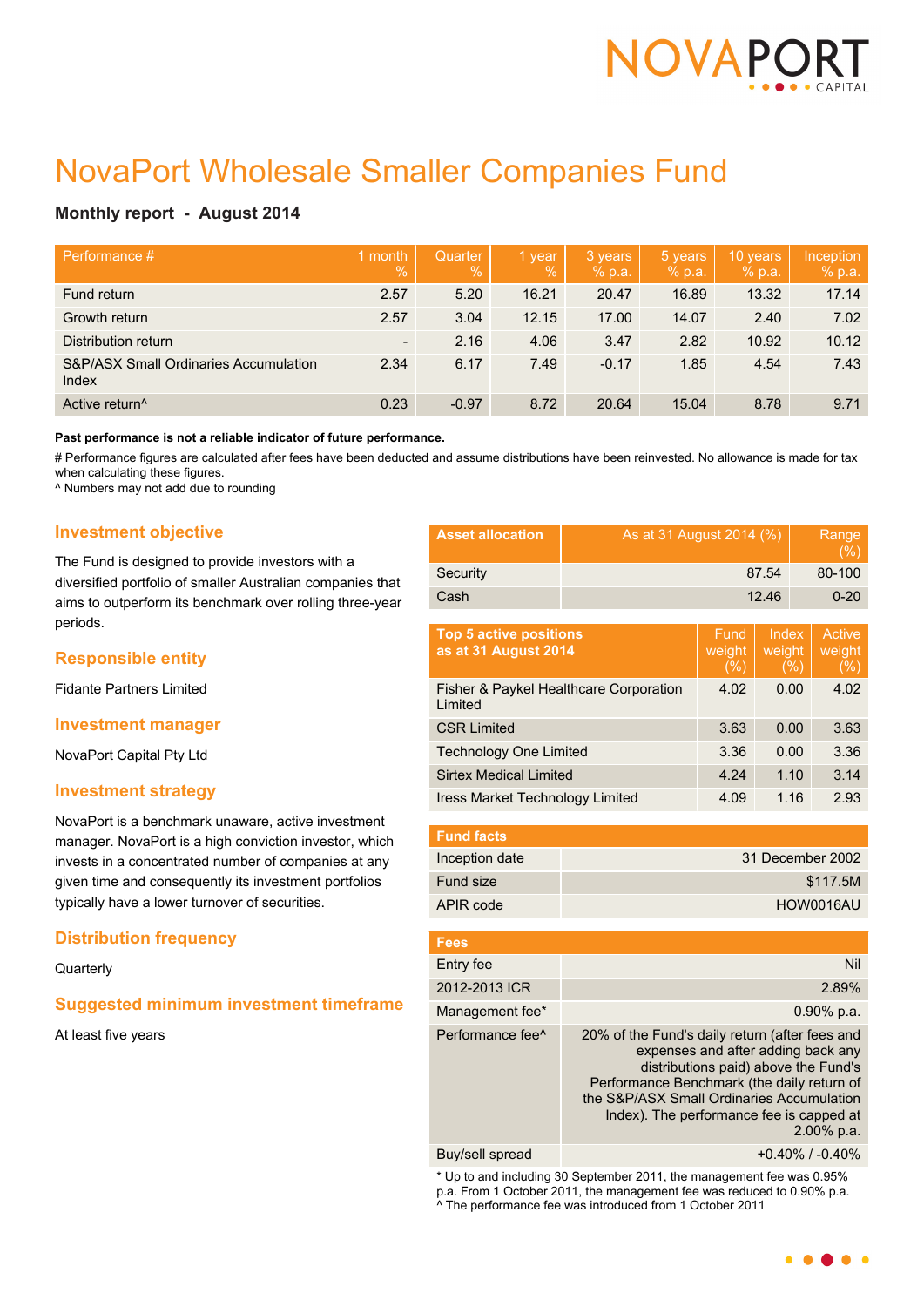## **Sector exposure as at 31 August 2014**



## **Market overview**

The S&P/ASX Small Ordinaries Accumulation Index increased 2.34% over August, extending strong gains made in July. The rally was broadly based across the sectors, with Information Technology, Telecommunications and Financials standing out. The worst performing sector was materials which retraced a small part of its strong performance from the previous month.

Most listed companies are required to report their full or half year results during August. These results provide an important test of the validity of the markets immediate expectations and the associated commentary also allows some insights into the medium term. In general this reporting season did not challenge the market's expectations. Most companies delivered results close to their guidance and/or consensus forecasts.

Growth in corporate profitability over the last year did not stand out as being particularly strong. Reasons given for this include weaker consumer and business confidence associated with the federal budget as well as stalling investment growth within the resources sector. In spite of this the market reacted in a generally positive way which we believe reflects growing confidence that 1) the current levels of earnings are sustainable and 2) emerging signs of momentum suggesting earnings growth will recover in the medium term.

## **Fund performance summary**

The S&P/ASX Small Ordinaries Accumulation Index returned +2.34% for August. The fund outperformed the market and delivered a +2.57% return over August.

## **Performance of key securities**

### **Key contributors**

| Security name                   | Sector                 | Active weight %   Value added % |      |
|---------------------------------|------------------------|---------------------------------|------|
| Oakton Limited                  | Information Technology | 1.59                            | 0.42 |
| Iress Market Technology Limited | Information Technology | 2.93                            | 0.40 |
| Sirtex Medical Limited          | <b>Health Care</b>     | 3.14                            | 0.37 |

## **Oakton Limited**

On 12 August Oakton informed the market that it had received a cash offer from Dimension Data to acquire the entire company at \$1.90 per share. The offer is recommended by the board and represented an almost 30 percent premium to the last traded price.